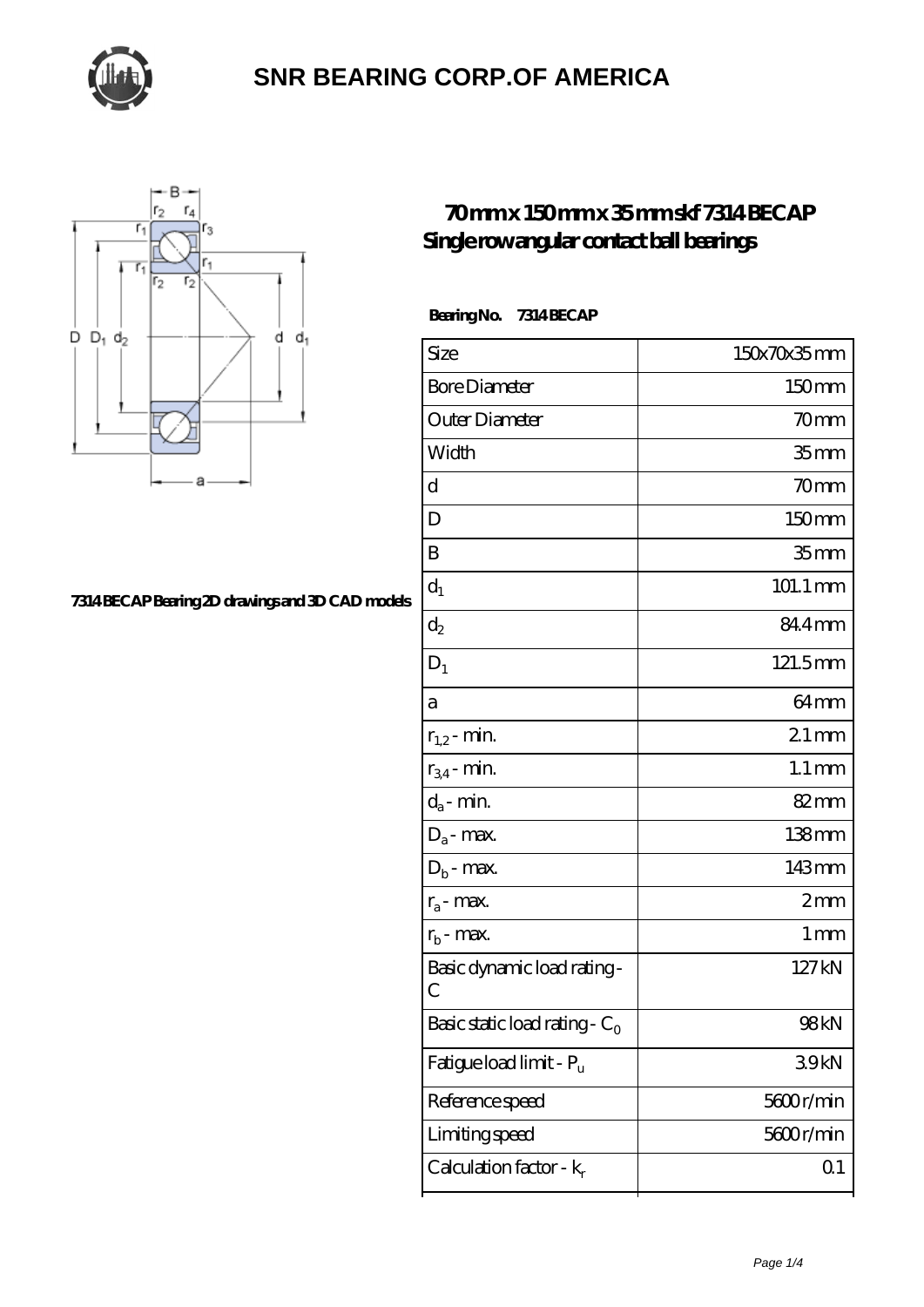

| Calculation factor - $k_a$         | 1.6                              |
|------------------------------------|----------------------------------|
| Calculation factor - e             | 1.14                             |
| Calculation factor - X             | 0.57                             |
| Calculation factor - $Y_0$         | 0.52                             |
| Calculation factor - $Y_1$         | 0.55                             |
| Calculation factor - $Y_2$         | 093                              |
| Calculation factor - X             | 035                              |
| Calculation factor - $Y_0$         | 026                              |
| Calculation factor - $Y_1$         |                                  |
| Calculation factor - $Y_2$         | 0.57                             |
| Category                           | Angular Contact Ball<br>Bearings |
| Inventory                          | 0 <sup>0</sup>                   |
| Manufacturer Name                  | <b>SKF</b>                       |
| Minimum Buy Quantity               | N/A                              |
| Weight / Kilogram                  | 255                              |
| Product Group                      | <b>BOO308</b>                    |
| Enclosure                          | Open                             |
| Flush Ground                       | Yes                              |
| Rolling Element                    | <b>Ball Bearing</b>              |
| Number of Rows of Balls            | Single Row                       |
| Precision Class                    | ABEC 3 ISO P6                    |
| Maximum Capacity / Filling<br>Slot | No                               |
| Snap Ring                          | No                               |
| Cage Material                      | Polymer                          |
| Contact Angle                      | 40Degree                         |
| <b>Internal Clearance</b>          | CA                               |
| Number of Bearings                 | 1 (Single)                       |
| Mounting Arrangement               | Universal                        |
| Inch - Metric                      | Metric                           |
| Long Description                   | 70MM Bore; 150MM                 |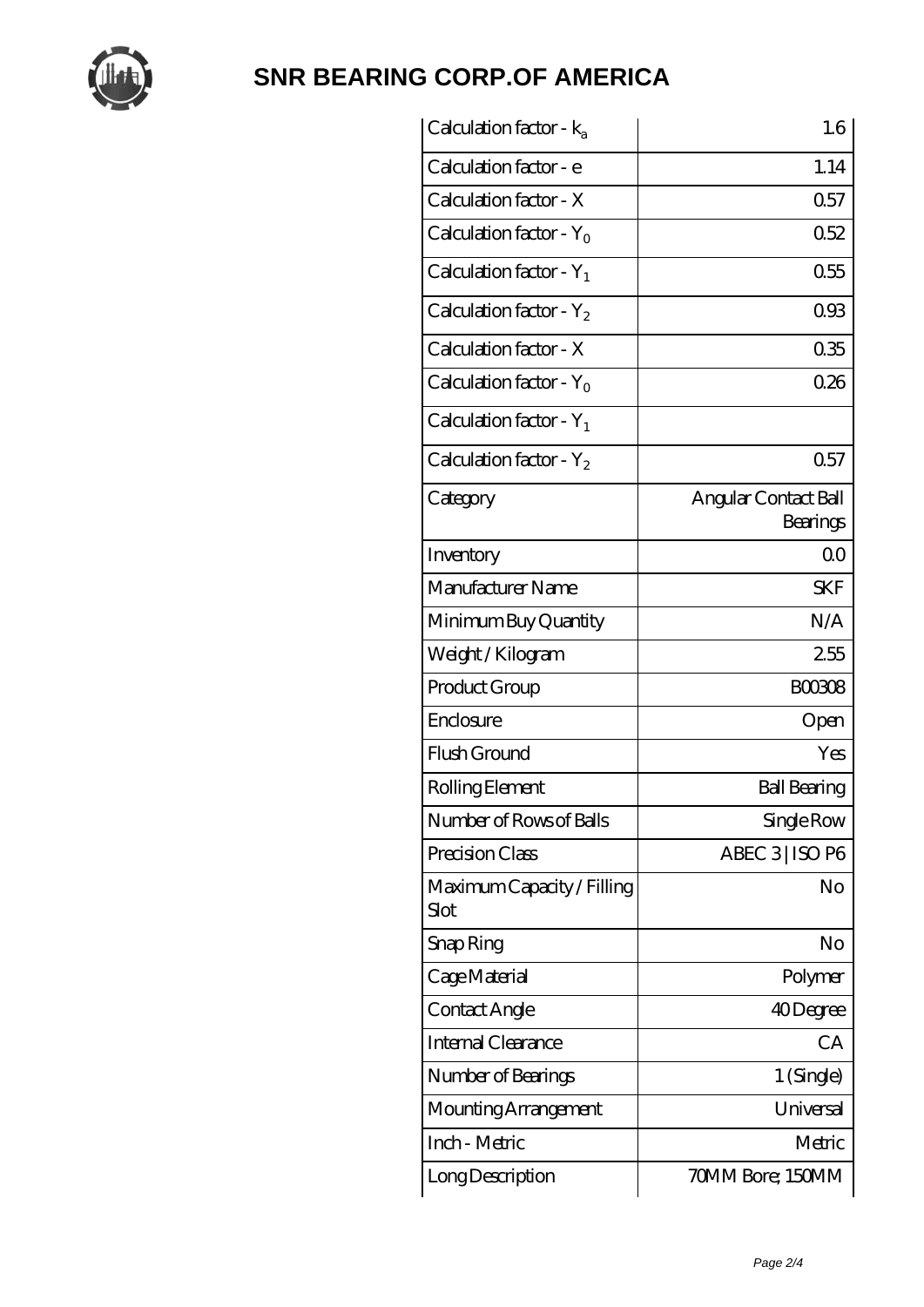

|                                   | Outside Diameter; 35MM<br>Width; Open; Yes Flush<br>Ground; Ball Bearing, Single<br>Row of Balls, ABEC 3   ISO<br>PG No Filling Slot; No Snap<br>Ring |
|-----------------------------------|-------------------------------------------------------------------------------------------------------------------------------------------------------|
| <b>Other Features</b>             | Axial Internal Clearance<br>Smaller Than Normal                                                                                                       |
| Category                          | Angular Contact Ball<br>Bearing                                                                                                                       |
| <b>UNSPSC</b>                     | 31171531                                                                                                                                              |
| Harmonized Tariff Code            | 8482105028                                                                                                                                            |
| Noun                              | Bearing                                                                                                                                               |
| Keyword String                    | Angular Contact                                                                                                                                       |
| Manufacturer URL                  | http://www.skf.com                                                                                                                                    |
| Manufacturer Item Number          | 7314 BEC AP                                                                                                                                           |
| Weight/LBS                        | 5613                                                                                                                                                  |
| Width                             | 1.378 Inch   35 Millimeter                                                                                                                            |
| Bore                              | 2756Inch   70Millimeter                                                                                                                               |
| Outside Diameter                  | 5906Inch   150Millimeter                                                                                                                              |
| $d_1$                             | 101.1 mm                                                                                                                                              |
| $d_2$                             | 84.4mm                                                                                                                                                |
| $D_1$                             | 121.5mm                                                                                                                                               |
| $r_{1,2}$ min.                    | $21 \,\mathrm{mm}$                                                                                                                                    |
| $r_{34}$ min.                     | $1.1 \,\mathrm{mm}$                                                                                                                                   |
| $d_a$ min.                        | $82 \text{mm}$                                                                                                                                        |
| $D_a$ max.                        | $138$ mm                                                                                                                                              |
| $D_{\rm b}$ max.                  | 143mm                                                                                                                                                 |
| $r_a$ max.                        | 2mm                                                                                                                                                   |
| $r_{\rm b}$ max.                  | 1 <sub>mm</sub>                                                                                                                                       |
| Basic dynamic load rating C       | 127kN                                                                                                                                                 |
| Basic static load rating $C_0$    | 98kN                                                                                                                                                  |
| Fatigue load limit P <sub>u</sub> | 39kN                                                                                                                                                  |
| Calculation factor A              | 0.145                                                                                                                                                 |
|                                   |                                                                                                                                                       |